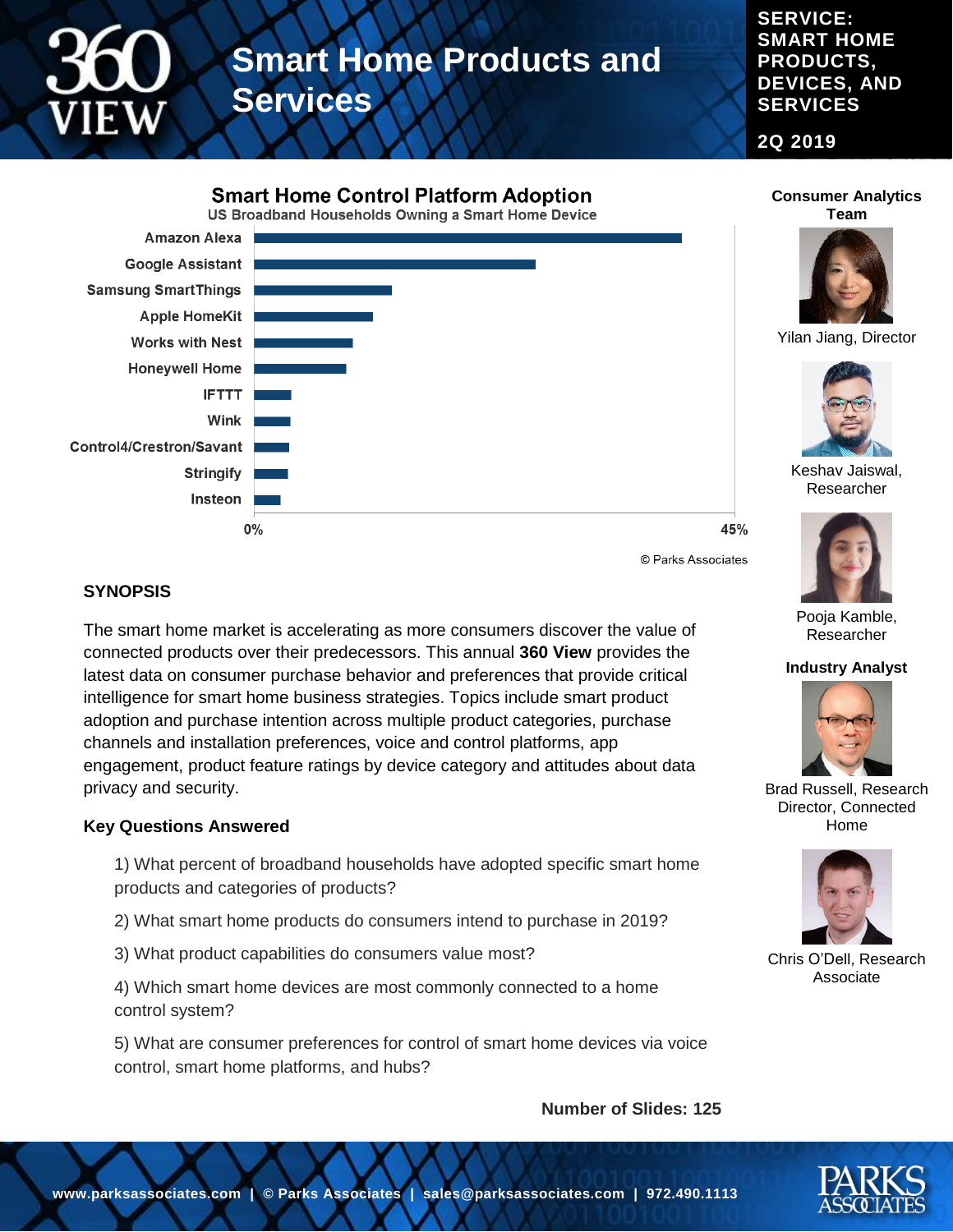

**SERVICE: SMART HOME PRODUCTS, DEVICES, AND SERVICES**

**2Q 2019**

# **CONTENTS**

#### **Consumer Analytics: Smart Home Devices and Services Track**

- Key Questions Answered
- Methodology, Charts, Statistical Information

# **Executive Summary**

- Industry Insight
- Key Findings and Market Impact

# **Smart Product Adoption and Trends**

- Smart Home Device Ownership (2014 2018)
- Smart Home Device Ownership (2014 2019)
- Smart Energy & Misc. Device Ownership (2014 - 2019)
- Smart Safety & Security Device Ownership (2014 - 2019)
- Total Average # of Smart Home Devices\* Owned Per BB HH (2015 - 2018)
- Average Smart Home Devices Owned Per Owning Households (2016 - 2018)
- Smart Home Ownership Segment (Q4/18)
- Smart Home Device Ownership Segments (Q4/18)
- Top 5 Devices Owned by Smart Home Device Ownership Segments (Q4/18)
- Lifestyle and Purchase Attitudes by Smart Home Device Ownership Segments (Q4/18)
- Average Scores Among All BB HHs (Q4/18)
- Smart Home Devices: Device Familiarity (2016-2018)
- Smart Home Devices: Perceived Value of Benefit (2016-2018)
- Smart Home Devices: Affordability (2016- 2018)
- Smart Home Device Affordability by Household Income (Q4/18)
- Smart Home Devices: Net Promoter Score (2018)
- Smart Home Devices: Self-Installation (2016 - 2018)
- Smart Home Devices: Professional Installation (2016 - 2018)

#### **Channel Trends**

- Smart Lighting Devices: Channel Purchase Location (2015 - 2018)
- Smart Thermostats and Sprinkler Systems: Channel Purchase Location (2015 - 2018)
- Smart Safety & Security Devices: Channel Purchase Location (2015 - 2018)
- Smart Safety & Security Devices: Channel Purchase Location (2015 - 2018) – cont.
- Smart Smoke or Water Leak Detectors: Channel Purchase Location (2015 - 2018)

# **Smart Product Purchase Process**

- Overall Importance of Factors Influencing the Brand Decision (2017-2018)
- Top Six Popular Smart Home Devices: Importance of Factor Influencing the Brand Decision (Q4/18)
- Overall Smart Home Device Purchase Intention (2016 - 2018)
- Smart Home Device Purchase Intentions (2018)
- Purchase Intention: Smart Safety & Security Devices (2014 - 2018)
- Purchase Intention: Smart Energy and Misc. Devices (2014 - 2018)
- Importance of Smart Home Device Purchase Considerations (2017-2018)
- Most Appealing Purchase Location / Installation / Maintenance Option (Q4/18)

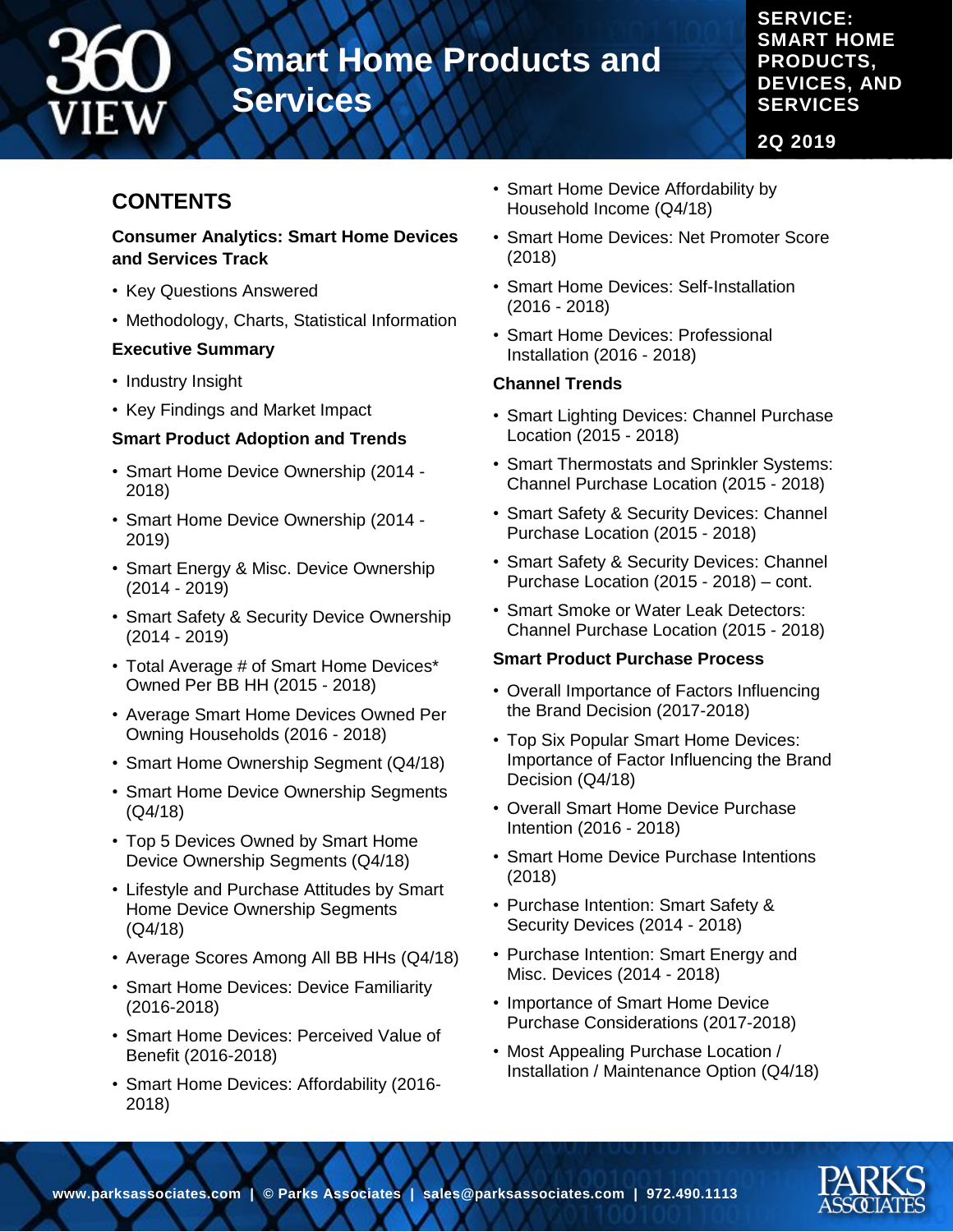**SERVICE: SMART HOME PRODUCTS, DEVICES, AND SERVICES**

**2Q 2019**

• Smart Home Devices: Purchase Inhibitors (2017-2018)

# **Smart Product Feature Preferences: Smart Lighting**

- Smart Lighting: Importance of Product Capabilities (Q4/18)
- Smart Lighting: Current Product Capabilities (Q4/18)
- Smart Lighting: Reliability of Product Capabilities (Q4/18)
- Smart Lighting: Appeal of Value Added Services (Q4/18)
- Willingness to Pay for Lighting-Based Security Service (Q4/18)

# **Smart Product Feature Preferences: Smart Thermostats**

- Smart Thermostat: Importance of Product Capabilities (Q4/18)
- Smart Thermostat: Ranking of Product Capabilities (Q4/18)
- Smart Thermostat: Current Product Capabilities (Q4/18)
- Smart Thermostat: Reliability of Product Capabilities (Q4/18)
- Smart Thermostat: Appeal of Value Added Monitoring Services (Q4/18)
- Smart Thermostat: Appeal of Dealer Services (Q4/18)
- Smart Thermostat: Willingness to Pay for Dealer Services (Q4/18)

# **Smart Product Feature Preferences: Networked Cameras**

- Networked Camera: Object of Monitoring (Q4/18)
- Networked Camera: Importance of Product Capabilities (Q4/18)
- Networked Camera: Ranking of Product Capabilities (Q4/18)
- Networked Camera: Current Product Capabilities (Q4/18)
- Networked Camera: Reliability of Specified Capabilities (Q4/18)
- Network Camera: Length of Time Recorded Video is Stored (Q4/18)
- Networked Camera: Video Storing Methods (Q4/18)
- Networked Camera: Requests for Video Sharing (Q4/18)
- Networked Camera: Source of Video Storage (Q4/18)
- Networked Camera: Cost of Video Storage (Q4/18)
- Networked Camera: Willingness to Pay for Video Storage Service (Q4/18)

# **Smart Product Feature Preferences: Access Control Devices**

- Access Control Devices: Importance of Product Capabilities (Q4/18)
- Access Control Devices: Ranking of Product Capabilities (Q4/18)
- Access Control Devices: Current Product Capabilities (Q4/18)
- Access Control Devices: Reliability of Product Capabilities (Q4/18)
- Value of In-Home Delivery Services (Q4/18)
- Willingness to Pay for In-Home Delivery Services at Various Price (Q4/18)

# **Smart Home Control Systems**

- Home Control System Ownership (2014 2018)
- Home Control System Ownership by Smart Home Device Ownership Segment (Q4/18)
- Home Control App Usage (2017-2018)
- Paying A Monthly or Annual Fee for a Home Control System (2014 - 2018)

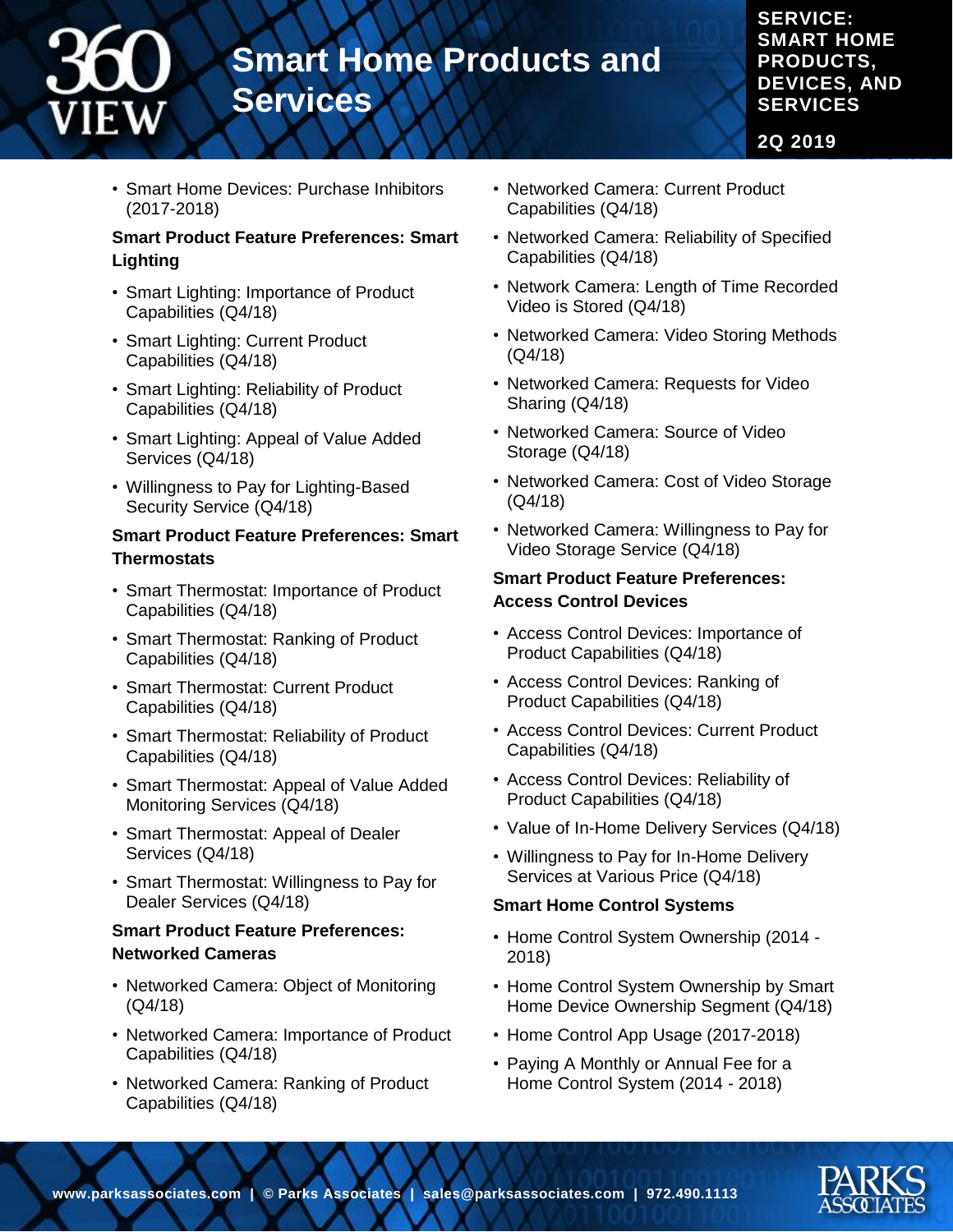# **SERVICE: SMART HOME PRODUCTS, DEVICES, AND SERVICES**

**2Q 2019**

- Smart Home Devices Connected with Home Control System (Q4/18)
- Smart Home Safety & Security Devices: Method of Device Addition to Home Control System (Q4/18)

**Services**

**Smart Home Products and** 

- Smart Home Energy & Misc. Devices: Method of Device Addition to Home Control System (Q4/18)
- Time of Acquiring a Smart Home Control System (2017-2018)
- Upfront Cost of an Independent Home Control System (2017-2018)
- Smart Home Control Systems: Purchase Location (2017-2018)

#### **Smart Speakers and Voice Control**

- Smart Speakers with Voice Assistant Ownership (2016 - 2019)
- Average Numbers of Smart Speakers Owned Per Owning HH
- Smart Home Device Control Methods (2017 - 2018)
- Reasons for Not Using Smart Speakers for Home Control (Q4/18)
- Frequency of Voice Control: Top 7 Smart Home Devices (Q4/18)
- Frequency of Voice Control: Smart Home Devices, Continued (Q4/18)
- Experience with Voice Control of Smart Home Devices (2017-2018)
- Method Used to Perform Tasks with Smart Home Devices (Q4/18)
- Preferred Smart Home Device for Voice Control (Q4/18)
- Usage of Smart Speaker to Control Smart Home Devices by Room (Q4/18)
- Addition of Smart Speaker by Room (Q4/18)
- Smart Speaker Users (Q4/18)
- Regular Use of Personal Digital Assistant App (Q1/19)
- Smart Speaker: Importance of Product Capabilities (Q4/18)
- High Important Smart Speaker Capabilities by Smart Speaker Brands (Q4/18)

#### **Smart Home Cloud Platforms and Hubs**

- High Familiarity with Smart Home Platforms (2017-2018)
- Smart Home Control Platform Adoption (2017-2018)
- Value of Networking Protocols (Q4/18)
- Familiarity with Smart Home Hubs (Q4/18)
- Value of Smart Home Hub Features (Q4/18)
- Familiarity with a Hub for Central Control by Device Ownership (Q4/18)
- Smart Home Hubs: Appeal by Type (Q4/18)

#### **Privacy and Security Concerns**

- Concerns of Unauthorized Access to Smart Home Products (Q4/18)
- Concerns of Unauthorized Access to Smart Home Products by Smart Home Device Segments (Q4/18)
- Actions Taken to Prevent Unauthorized Access to Devices (Q4/18)
- Solutions to Relieve Consumer Concerns (2016-2018)

#### **Appendix**